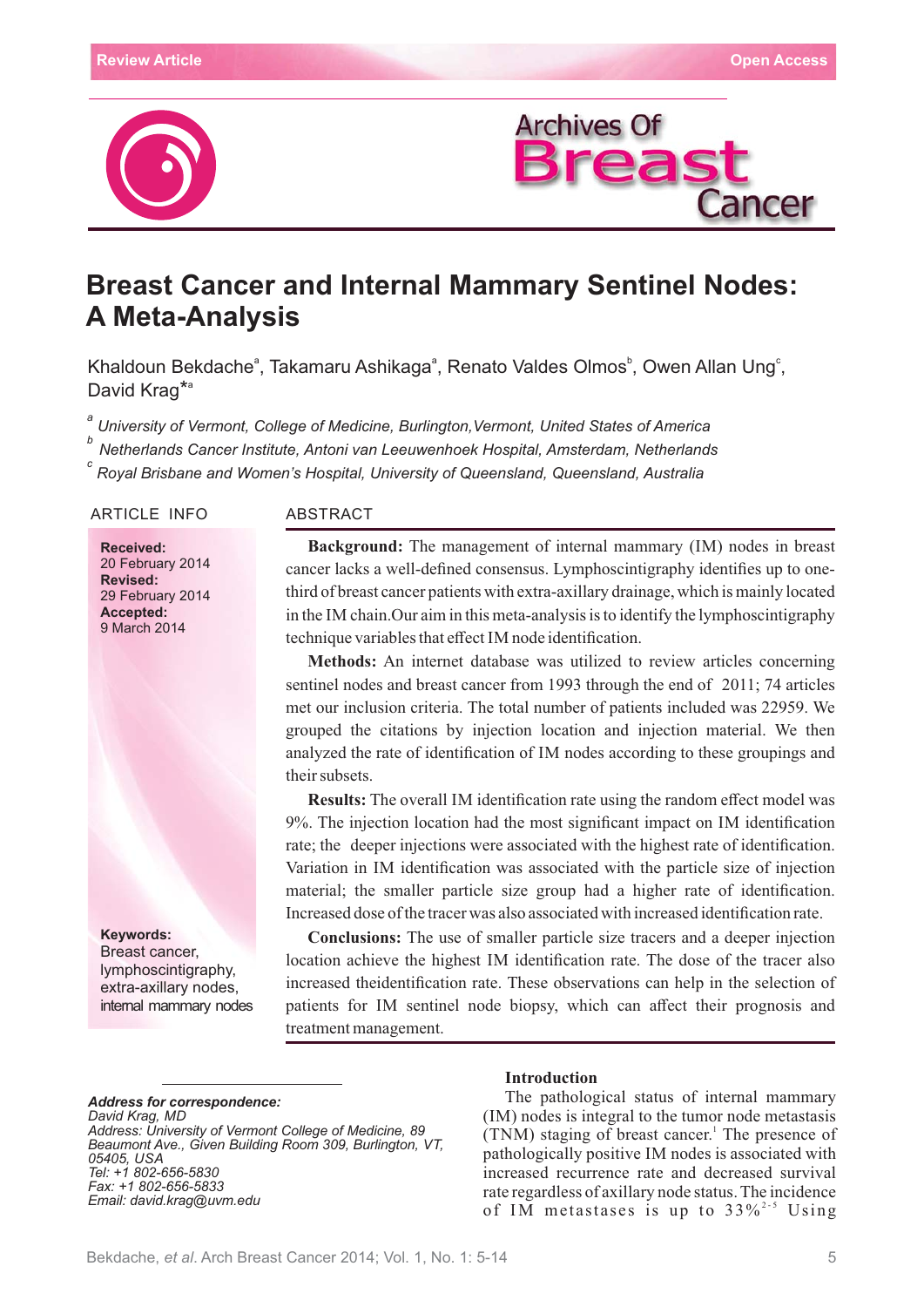

lymphoscintigraphy, extrain-axillary drainage is seen up to one-third of the patients, most frequently to the IM chain.<sup>2,6-8</sup> Management of IM nodes in breast cancer lacks a well-defined consensus, and the multiple methods used for sentinel node (SN) surgery result in a wide variation in the visualization rates of extra-axillary lymph nodes.<sup> $3-5$ </sup> The objective of this meta-analysis is to define the rate of IM Sns associated with the different methods used to detect IM SNs.

# **Methods**

#### *Search strategy*

An information service that manages biomedical publications (www.treeofmedicine.com) was used that provides detailed information on 3829 PubMed articles on SNs and breast cancer published between 1993 through 2011. Of the 3829 articles, 218 were categorized as having reported extra-axillary lymph node drainage. These 218 articles were reviewed for inclusion in this meta-analysis. A PubMed search was also performed for review articles and meta analyses related to SN biopsy in breast cancer and extra-axillary drainage.

## *Selection criteria*

Articles had to document drainage to IM SNs for a group of patients and specify the injection location(s) and tracer(s) for that group. Articles that reported results largely based on the same group of patients cited in another article were excluded. Articles that were not available in English were also excluded.

## *Data collection*

Patients were grouped according to the injection location and the tracers used. Tracers included  $\rm$ <sup>99m</sup>Tc tagged nanocolloid, sulfur colloid  $(TSC)$ , tin colloid, phytate, dextran, antimony sulfide, rhenium colloid, large albumin particles (Senti- Scint or Albu/Res), human albumin serum (HAS), human polyclonal  $immunoglobin G (HIG)$ , and methoxyisobutylisonitrile (MIBI). The tracers were further classified according to their particle size. Tracers with a particle size larger than 200 nm were classified as large and included Senti-Scint, Alb-Res, tin colloid, and phytate. Tracers with a particle size smaller than 200 nm and greater than 3 nm were classified as small and included nanocolloid, filtered sulfur colloid, antimony sulfide, and rhenium sulfide. Tracers with a particle size smaller than 3 nm were classified as very small and included dextran, HIG, and MIBI. Unfiltered TSC has a range of particle sizes that cross our classification scheme and was thus classified as a fourth group. The injection location was classified as: 1) around the tumor (including subcutaneous over the tumor); 2) subtumoral; 3) areolar or periareolar; 4) intratumoral; 5) subdermal; and 6) intradermal injections. Combinations were classified as: 1) deep, including sub-tumoral injection, around the tumor, intratumoral injection, and any combination that included these three locations; and 2) superficial, including intra-dermal, areolar, and sub-dermal injections, and any combination of intra-dermal or sub-dermal locations.

With respect to pathologically positive IM nodes, 26 articles met the inclusion criteria, where the number of IM nodes identified on lymphoscintigraphy and the number of pathologically positive IM nodes were clearly stated. Due to the limited number of articles we were not able to sufficiently analyze the pathological data in relation to injection material and location.

#### *Statistical analysis*

For each study, we calculated the proportion of cases with IM drainage, with or without axillary drainage, identified by lymphoscintigraphy. The arc sine of the square root of this proportion was utilized for the meta-analysis, while the inverse transformation was utilized to obtain summary effect size estimates and 95% confidence intervals in the original IM drainage rate scale for ease of interpretation.<sup>9</sup> Each covariate was examined relative to variation among the transformed drainage rate data with the use of a mixed model. Forest plots of the inverse transformed IM or isolated IM (ISIM) drainage rate data were calculated for those covariate groups with significant mixed model statistical heterogeneity based on the Q-test.<sup>10</sup> This was followed with pair-wise comparisons to isolate the source of the drainage rate heterogeneity. To evaluate the effect of tracer dose on IM identification, a metaregression was implemented where IM and ISIM rates were examined as a function of mean dose within some tracers that had a sufficient number of citations. To evaluate the rate of pathologically positive IM nodes, we used random effect model to report the overall IM rate identified in these articles and IM positive rates in those IM nodes identified. All primary data transformations, back transformations, and recoding were conducted using SYSTAT for Windows (version 11; Systat Software Inc., Chicago, IL, USA). All meta-analysis calculations and graphical displays were obtained using Comprehensive Meta-Analysis (version 2.2; Biostat Inc., Englewood, NJ, USA).

# **Results**

Of 218 articles that reported IM node visualization,  $73$  articles met the inclusion criteria.<sup>11-83</sup> Of the included articles, 42 also reported ISIM visualization. In addition, 24 articles had 2 or more mutually exclusive patient groups. This yielded 108 unique patient groups for analysis of overall IM visualization and 54 for ISIM. The total number of patients was 22959. The total number of patients with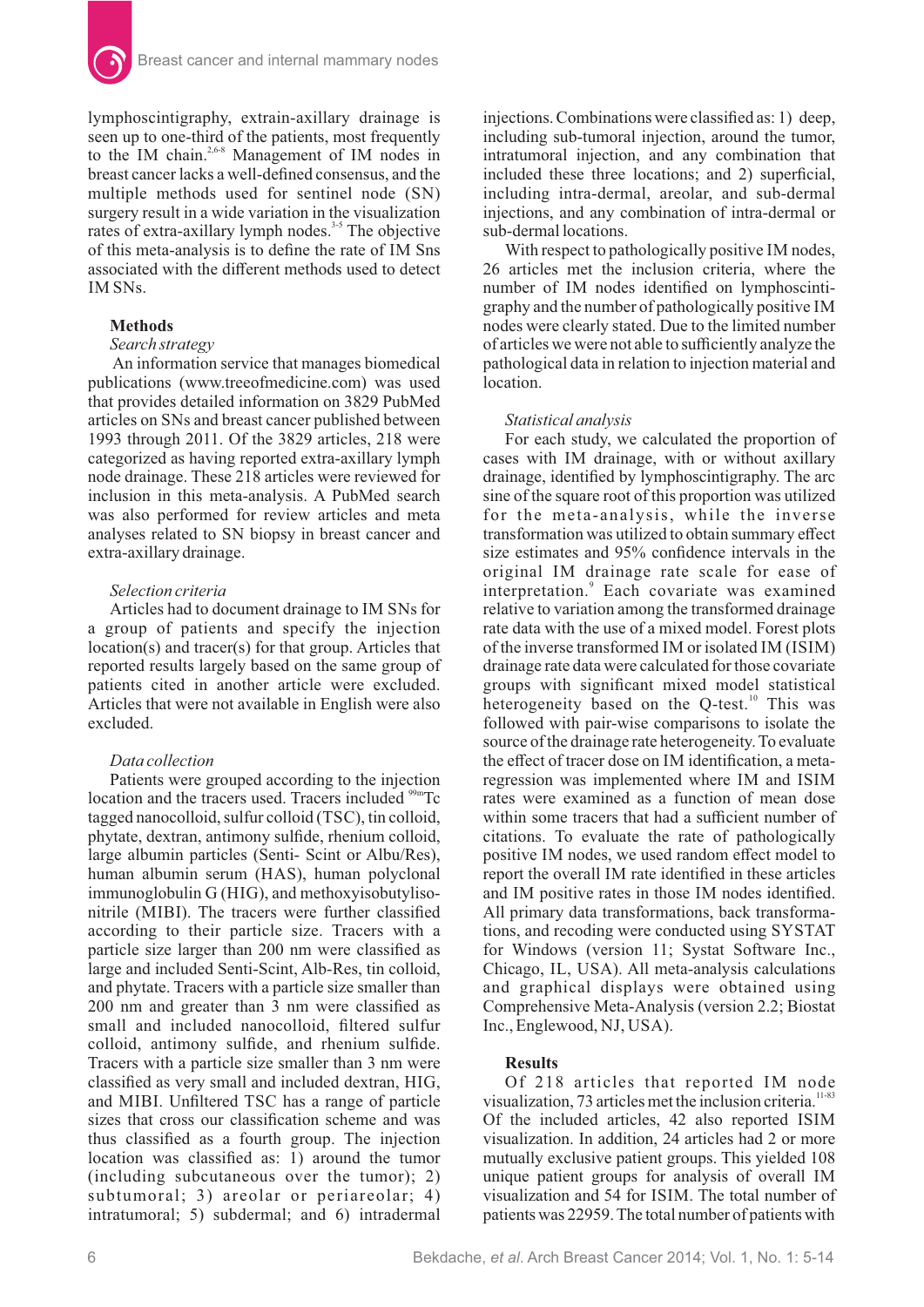IM visualization was 3194. The crude overall IM rate was 13.9% (CI: 13.5-14.4%) and 9.0% (CI: 7.2-10.9%) using a random effects model. The total number of patients in the articles that reported ISIM visualization was 11999, of which 176 patients had ISIM imaged. The crude overall ISIM rate was 1.5%  $(CI: 1.3-1.7\%)$ . The overall ISIM rate using a random effects model was 0.9% (0.5-1.4%).

# *By tracer utilized*

The IM node visualization rates showed a significant difference between the large, small, and very small particle size groups  $(Q = 7.92, df = 2, P =$ 0.02). The rate of IM visualization was  $4.0\%$  (CI: 1.4-7.8%) for the large,  $9.8\%$  (CI: 7.8-12%) for the small, and  $16.6\%$  (CI: 5-33%) for the very small categories. The rate of ISIM visualization was, respectively,  $0.1\%$  (CI: 0.0-0.8%), 1.2% (CI: 0.6  $2\%$ ), and  $10\%$  (CI: 1-27%); these differences were significant (Q = 9.77, df = 2, P = 0.008). When adding TSC to the analysis, the overall difference between the groups remained statistically significant for the IM rate ( $\overline{Q} = 7.97$ , df = 3, P = 0.046) and the ISIM rate ( $Q = 10$ ,  $df = 3$ ,  $P = 0.02$ ). TSC had an IM rate of 9.7% (CI: 4-17%) and an ISIM rate of  $0.5\%$  $(CI: 0.04-1.6\%)$ . Subsequent paired comparisons between these four categories showed significant differences between the small and large categories in IM visualization rate ( $P > 0.001$ ), and between the large and very small categories  $(P = 0.04)$ . Comparison of the small and very small categories did not show a significant difference  $(P = 0.3)$ . TSC did not show a significant difference between any of the other 3 categories (all P values  $> 0.1$ ). Interestingly, in the paired comparisons for the ISIM rate, TSC showed a significant difference in the very small category ( $P = 0.03$ ) but did not show any difference in the large or small categories with P values  $> 0.25$  (Figure 1).

We then compared the IM and ISIM rate of the tracers within each group (Figure 2). The IM rate had no significant variation between tracers in the very small category ( $Q = 0.34$ ,  $df = 3$ ,  $P = 0.85$ ) and in the small size category  $(O = 2.3, df = 3, P = 0.51)$ . However, in the large size group there was a significant group difference between the 4 tracers utilized (Q = 10.43, df = 3, P = 0.015). There was no significant variation in ISIM rate when comparing individual tracers within either the small group  $(P =$ 0.8) or the large group ( $P = 0.3$ ). Analysis of tracers was not possible for the very small group as there was only one citation.

In the large particle category the IM rate for Albu-Res of  $14.3\%$  (CI: 8.6-21.1%) was significantly higher than Phytate at  $3.4\%$  (CI: 0.3-9.8%) ( $P = 0.01$ ) and Senti-Scint at 2.7% (CI: 0.03-9.6%) ( $P = 0.01$ ), and marginally higher than tin colloid at 4.1% (CI: 0.05 14%) (P = 0.07). The remaining paired analysis between the other tracers within this group showed no significant difference (all P values  $> 0.35$ ).

Controlling the injection location, we analyzed the impact of particle size on IM visualization. We used the 51 citations with injection locations around the tumor, since this was the most frequently used location (Figure 3). The overall group differences and the paired comparison between the particle size groups showed a similar relationship to that observed in the analysis that included all injection locations with respect to IM rates. However, for the ISIM rate there was only a marginal difference between the small and the large categories ( $P = 0.06$ ). The IM rate for TSC was not significantly different from any of the other 3 categories (all P values  $> 0.1$ ).



Figure 1. Forest plot showing the rate of IM and ISIM visualization according to particle size category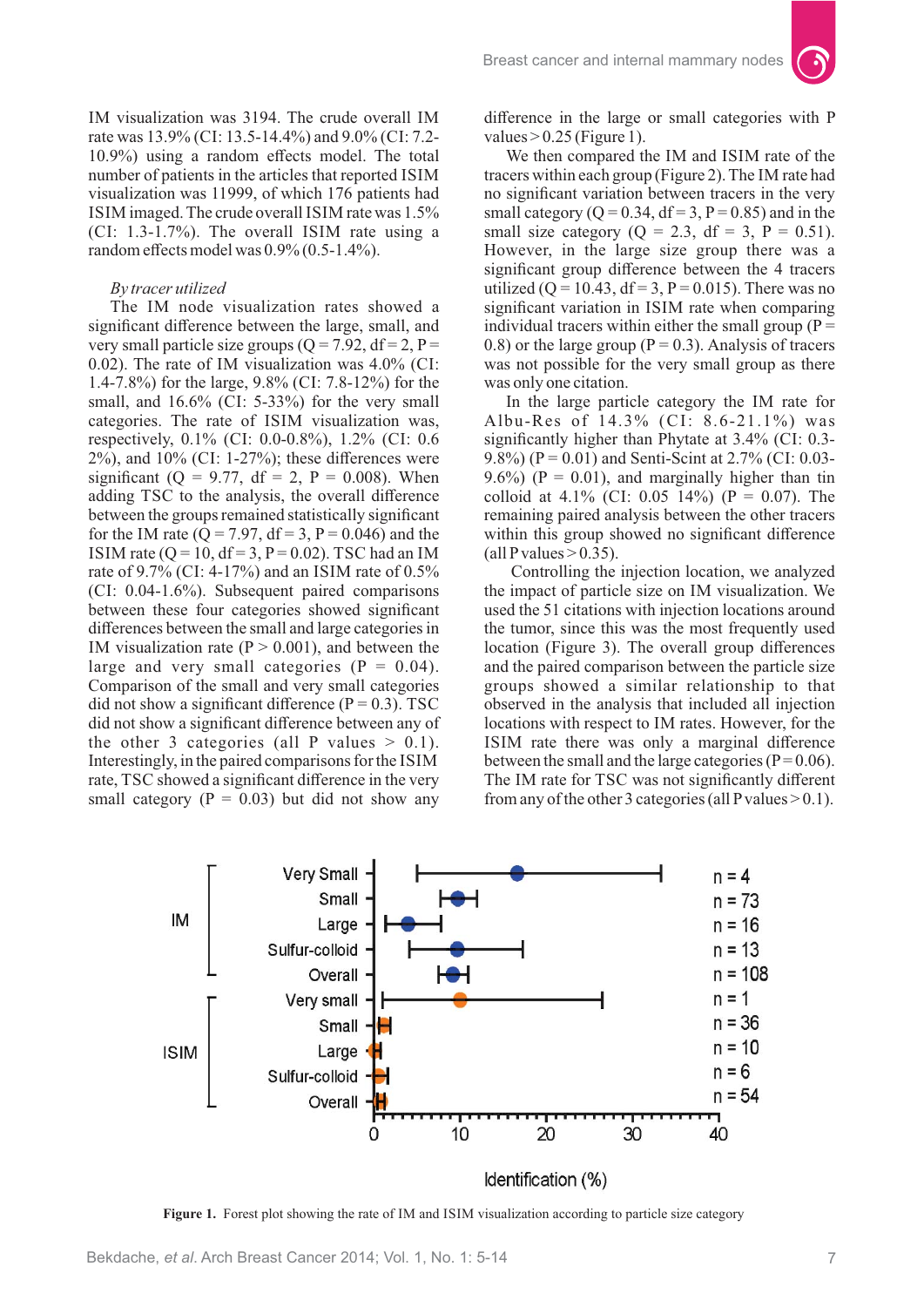



Identification (%)

Figure 2. Forest plot showing the rate of IM visualization for the individual tracers grouped according to particle size  $(N =$  number of citations utilizing the corresponding tracer)



**Figure 3.** Forest plot showing the rate of IM and ISIM visualization according to particle size category with the injection location of around the tumor  $(N =$  number of citations utilizing the corresponding category)

# *By location of injection*

There were 11 categories according to injection location. When comparing the IM rate for all the injection locations included in the analysis, we observed a significant group difference among them  $(Q = 334.4, df = 10, P < 0.001)$  (Figure 4). Comparison of the 6 categories with single injection locations, still showed a significant group difference among them  $(Q = 325.3, df = 5, P < 0.001)$ . Subsequent paired comparisons between the single injection locations showed the sub-tumoral location, with the highest rate of IM visualization at  $37.2\%$  $(CI: 31.4-43%)$ , was significantly different from all other single injection locations ( $P < 0.001$ ). The around the tumor location at  $12.8\%$  (CI: 10.2-15.5%) was not significantly different from the intra tumoral location at  $16.2\%$  (CI: 12.4-20.5%) (P = 0.16), while these two locations were significantly

different from areolar at  $2\%$  (CI: 0.5-4.3%) subdermal at  $3.2\%$  (CI: 0.7-7.5%), and intradermal locations at 0.7% (CI: 0.2-1.4%) (P < 0.001). No significant differences were observed among the latter 3 locations on the paired comparisons (all P values  $> 0.05$ ). The overall group differences and the paired comparisons between the injection locations with respect to ISIM visualization rates showed a similar relationship to that observed for the IM visualization rates. The details of this data are not presented in this manuscript.

The rate of IM visualization for the superficial group was  $1.7\%$  (CI: 0.9-2.8%) and for the deep group  $13.4\%$  (CI: 11.4-15.5%) (P < 0.001). The ISIM rate was  $0.2\%$  (CI: 0.0-0.8%) for the superficial group and  $1.3\%$  (CI: 0.7-2%) for the deep group ( $P = 0.008$ ).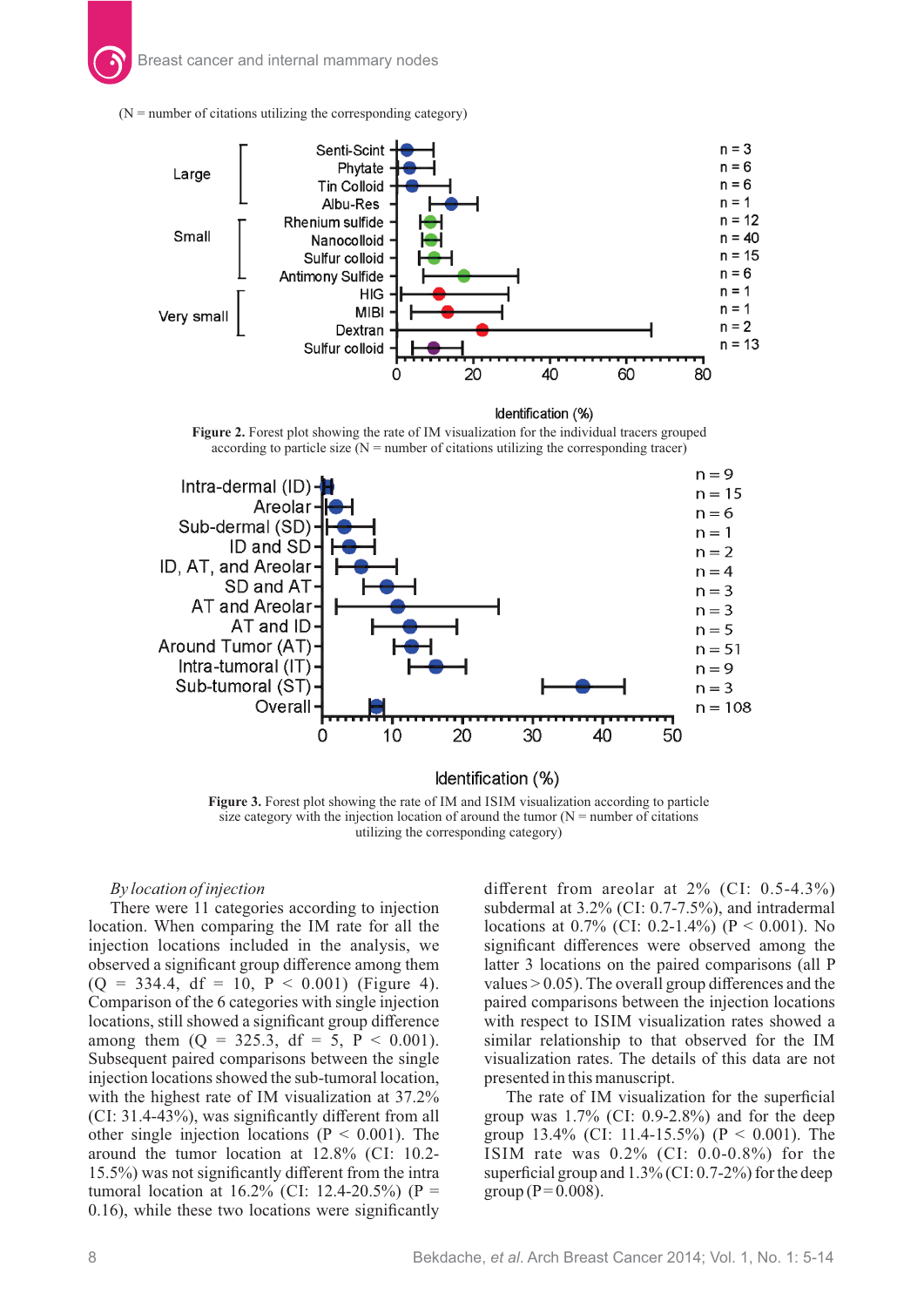

Identification (%)

**Figure 4.** Forest plot showing the rate of IM visualization according to the injection location  $(N =$  number of citation utilizing the corresponding injection location)



Figure 5. Sample plot showing the rate of increase of IM visualization as a function of mean dose of tracer utilizing nanocolloid as the tracer (The size of the circle represents the weight of the citation (sample size))

#### *By dose of tracer*

Using the linear regression method, the IM identification rate, as a function of mean dose of the tracer, was estimated and plotted for27 citations. A positive slope of 0.42% increase in IM rate for every 10 Mbq increase in dose of tracer was statistically significant ( $P < 0.001$ ). The slope was slightly larger (0.52%) when removing the outlier with the highest mean dose of 370 Mbq. (Figure5). There was significant variation among the studies with regard to the sample size as is reflected by the differing circled effect sizes.

#### *Pathology*

Regarding pathologically positive IM nodes, 26 articles met the inclusion criteria. The overall rate of IM nodes visualized on lymphoscintigraphy in the citations using random effects model is  $16.3\%$  (CI: 13.4-19%). The overall rate of IM positive nodes of those identified is  $18\%$  (CI: 15.7-20.5%).

#### **Discussion**

In this meta-analysis, the rate of IM identificationwas significantly higher in the deep injection group compared to the superficial injection group. Variation in IM lymphatic drainage has also been reported to be related to breast quadrant.<sup>3,5,8</sup> These data indicate that tumors in differing locations and depth in the breast have different rates IM nodes.

This meta-analysis demonstrated a significantly higher rate of visualization of IM nodes in the smaller particle size tracers as compared to the larger particle size. This remained significant even when controlled for a single injection location. Increased flow to lymph nodes due to smaller particle size is consistent with the permeability of lymphatic capillaries.  $66,84,85$  Moreover, unfiltered sulfur colloid did not demonstrate any difference in the IM rate from that of the other groups. This can be explained by the wide range of particle size of TSC that includes large, small, and very small particles.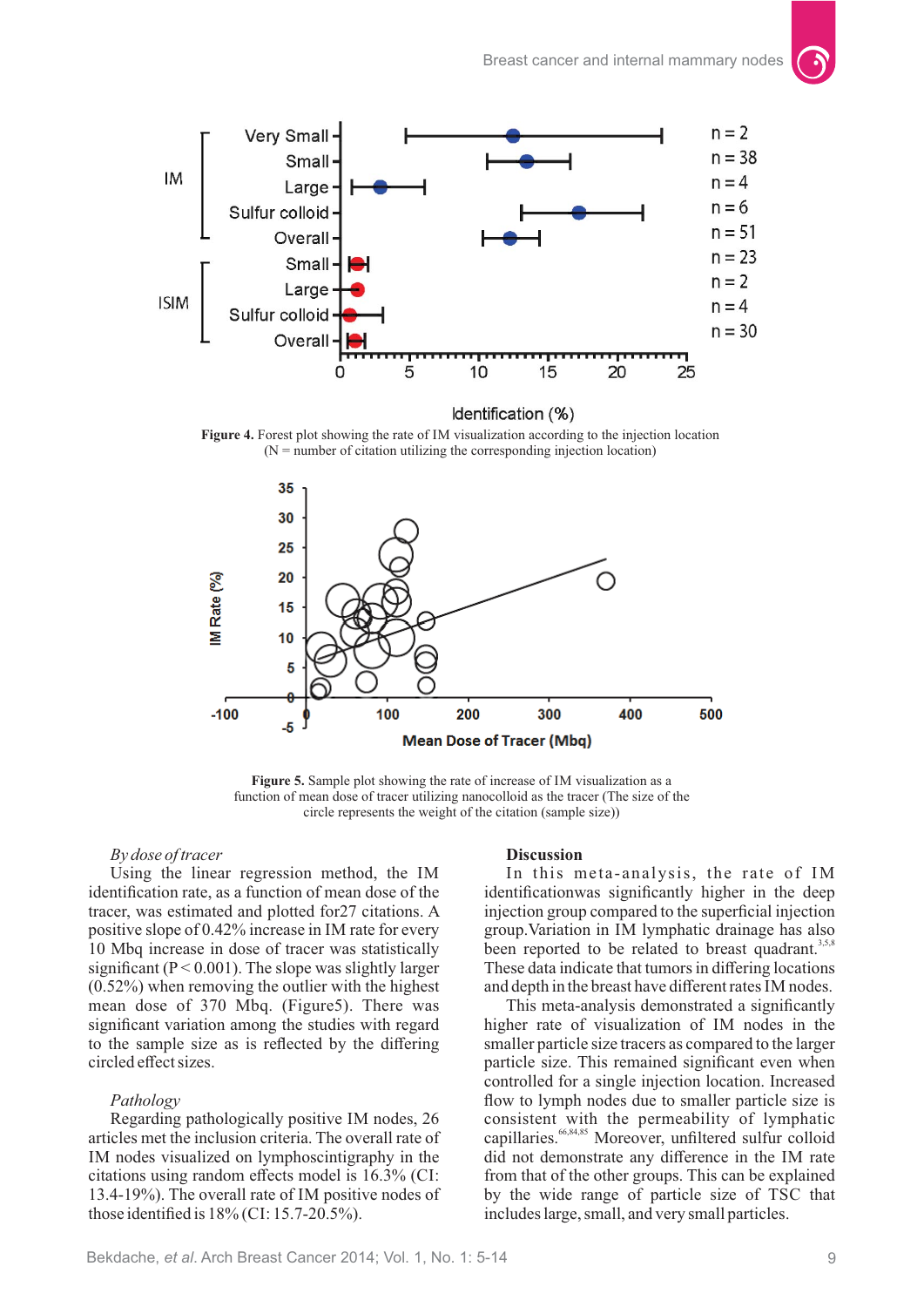This meta-analysis also demonstrated a significant increase in IM node visualization with increasing tracer dose. The radiation exposure hazards from these injections are low and increasing the dose is an option that increases IM node visualization rate.<sup>86</sup> Data regarding the dose of radiotracer are limited and more studies are needed to accurately define the relationship between dose and IM node visualization.

The reported higher frequency of metastases to axillary compared to IM nodes is consistent with greater overall lymphatic flow to the axilla.<sup>7,8,87</sup> When there is IM drainage, the rate of metastases to surgically excised IM SNs is approximately  $18\%$ <sup>3,5</sup> Since the definition of SNs is the nodes receiving direct drainage from a tumor, IM nodes receiving drainage are SNs. Evidence for this is based both on lymphatic mapping to IM nodes and dissemination of cancer cells to IM nodes. We propose that the definition of false negative events not be restricted to axillary nodes but include any SNs. For example, when an axillary SN is negative and there is an IM SN node that is pathologically positive and unresected, this is a false negative event. This proposed definition is more biologically relevant and is not limited to the axilla for calculating the false negative rate. This does not mean that every patient should have an IM node biopsy. Tracer technology allows selection for biopsy of only the minority of patients with documented lymphatic flow to the IM SNs. In those patients having an IM node biopsy, the expectation of morbidity with modern IM SN surgery techniques, unlike extensive resections performed in the past, is very low.<sup>40,50,78,88-90</sup>

The presence of IM metastasis has similar prognostic value to axillary metastasis and can lead to upstaging according to the AJCC guidelines. This can result in treatment changes for both systemic and radiation therapy. $3,4,91,92$  Leaving behind IM Sns should also be put in context with the relationship between loco-regional control and improvement of long-term survival that has been demonstrated by the EBCTCG meta-analysis.<sup>93</sup>

The results of this meta-analysis show that the subset of patients observed to have lymphatic drainage to IM SNs varies significantly according to methods. Methods that used deeper injection location and smaller particle size tracers were significantly associated with higher rates of IM SN identification. In addition, a higher dose of tracer was associated with an increase in IM identification rate. These observations can help the selection of patients for IM SN biopsy, which can affect their prognosis and treatment management.<sup>2,3,91,92</sup>

# **Funding source**

Sentinel Node versus Axillary Dissection in Breast Cancer (NCI 4RO 1 CA074137-12).

# **Conflict of interests**

David Krag is the founder of www.TreeofMedicine.com.

# **References**

- 1. Edge SB. AJCC Cancer Staging Handbook: From the AJCC Cancer Staging Manual. 7th ed. Berlin, Germany: Springer; 2010.
- 2. Cody HS. Clinical significance and management of extra-axillary sentinel lymph nodes: worthwhile or irrelevant? Surg Oncol Clin N Am 2010; 19(3): 507-17.
- 3. Chen RC, Lin NU, Golshan M, Harris JR, Bellon JR. Internal mammary nodes in breast cancer: diagnosis and implications for patient management-a systematic review. J Clin Oncol 2008; 26(30): 4981-9.
- 4. Cserni G, Szekeres JP. Internal mammary lymph nodes and sentinel node biopsy in breast cancer. Surg Oncol 2001; 10(1-2): 25-33.
- 5. Klauber-DeMore N, Bevilacqua JL, Van Zee KJ, Borgen P, Cody HS. Comprehensive review of the management of internal mammary lymph node metastases in breast cancer. J Am Coll Surg 2001; 193(5): 547-55.
- 6. Hultborn KA, Larsson LG, Ragnhult I. The lymph drainage from the breast to the axillary and parasternal lymph nodes, studied with the aid of colloidalAu198.Acta radiol 1955; 43(1): 52-64.
- 7. Sage HH, Gozun BV. Lymphatic scintigrams: a method for studying the functional pattern of lymphatics and lymph nodes. Cancer 1958; 11(1): 200-3.
- 8. Vendrell-Torne E, Setoain-Quinquer J, Domenech- Torne FM. Study of normal mammary lymphatic drainage using radioactive isotopes. J Nucl Med 1972; 13(11): 801-5.
- 9. Dixon WJ, Massey FJ. Introduction to Statistical Analysis. 3rd ed. New York, NY: McGraw-Hill; 1969.
- 10. Borenstein M, Hedges LV, Higgins JP, Rothstein HR. Introduction to Meta-Analysis. New Jersey, NJ: Wiley; 2009.
- 11. Rodier JF, Velten M, Wilt M, Martel P, Ferron G, Vaini-Elies V, et al. Prospective multicentric randomized study comparing periareolar and peritumoral injection of radiotracer and blue dye for the detection of sentinel lymph node in breast sparing procedures: FRANSENODE trial. J Clin Oncol 2007; 25(24): 3664-9.
- 12. Roumen RM, Valkenburg JG, Geuskens LM. Lymphoscintigraphy and feasibility of sentinel node biopsy in 83 patients with primary breast cancer. Eur J Surg Oncol 1997; 23(6): 495-502.
- 13. Rubio I, Pedreira F, Roca I, Cabaleiro A, Mendoza C, Cordoba O, et al. Removal of all radioactive sentinel nodes in breast cancer improves the detection of positive sentinel nodes. Clin Transl Oncol 2008; 10(6): 347-50.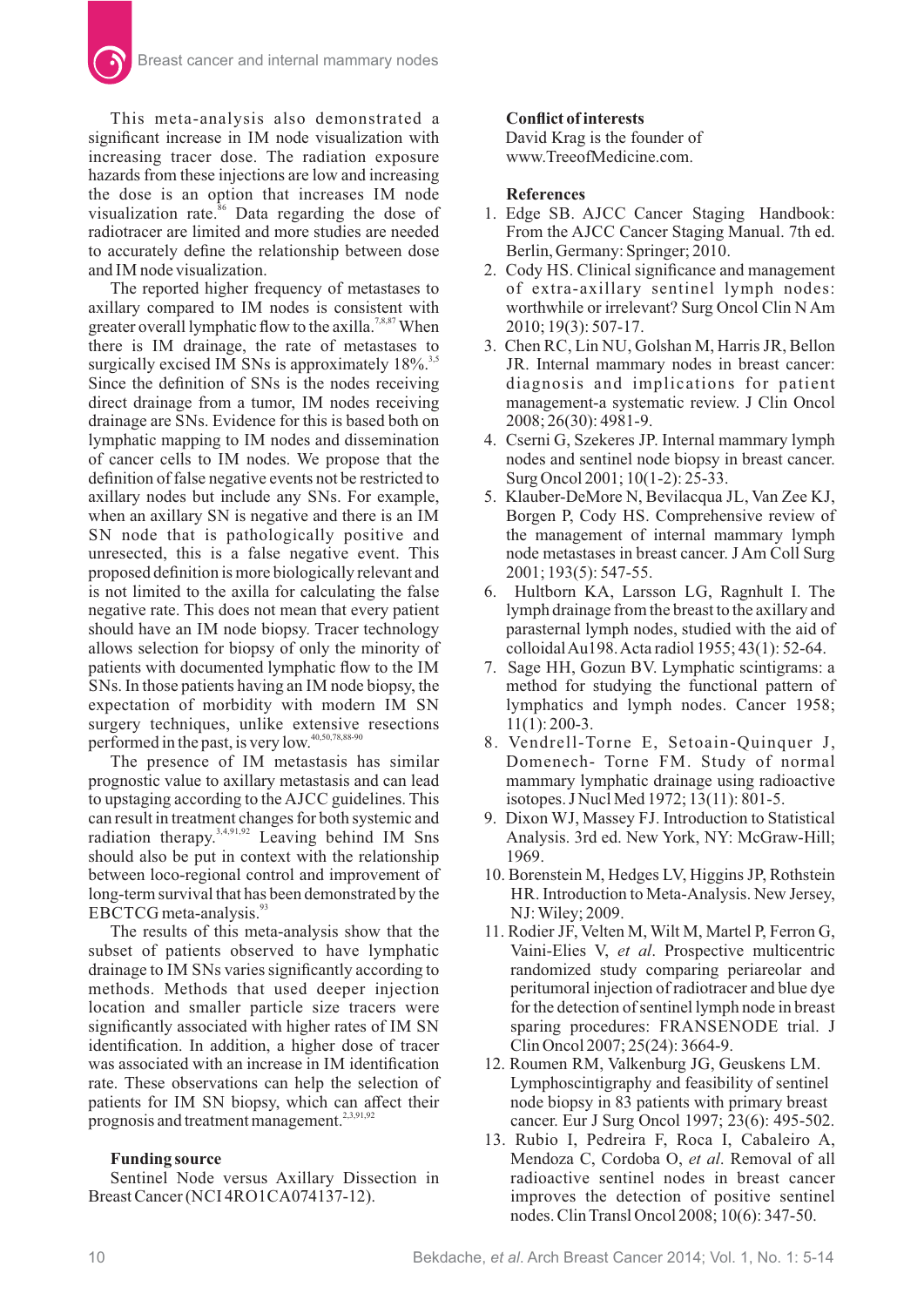- 14. Shahar KH, Buchholz TA, Delpassand E, Sahin AA, Ross MI, Ames FC, *et al*. Lower and central tumor location correlates with lymphoscintigraphy drainage to the internal mammary lymph nodes in breast carcinoma. Cancer 2005; 103(7): 1323-9.
- 15. Shimazu K, Tamaki Y, Taguchi T, Motomura K, Inaji H, Koyama H, et al. Lymphoscintigraphic visualization of internal mammary nodes with subtumoral injection of radiocolloid in patients with breast cancer.Ann Surg 2003; 237(3): 390-8.
- 16. Shivers S, Cox C, Leight G, Beauchamp D, Blumencranz P, Ross M, *et al*. Final results of the Department of Defense multicenter breast lymphatic mapping trial. Ann Surg Oncol 2002; 9(3): 248-55.
- 17. Shoher A, Diwan A, Teh BS, Lu HH, Fisher R, Lucci A. Lymphoscintigraphy does not enhance sentinel node identification or alter management of patients with early breast cancer. Curr Surg 2006; 63(3): 207-12.
- 18. Solorzano CC, Ross MI, Delpassand E, Mirza N, Akins JS, Kuerer HM, et al. Utility of breast sentinel lymph node biopsy using day-beforesurgery injection of high-dose 99mTc-labeled sulfur colloid.Ann Surg Oncol 2001; 8(10): 821-7.
- 19. Somasundaram SK, Chicken DW, Waddington WA, Bomanji J, Ell PJ, Keshtgar MR. Sentinel node imaging in breast cancer using superficial injections: technical details and observations. Eur J Surg Oncol 2009; 35(12): 1250-6.
- 20. Sun X, Liu JJ, Wang YS, Wang L, Yang GR, Zhou ZB, et al. Roles of preoperative lymphoscintigraphy for sentinel lymph node biopsy in breast cancer patients. Jpn J Clin Oncol 2010; 40(8): 722-5.
- 21. Ting AC, Cumarasingam B, Szeto ER. Successful internal mammary visualization with periareolar injections of Tc-99m antimony sulfur colloid in sentinel node breast lymphoscintigraphy. Clin Nucl Med 2006; 31(10): 593-7.
- 22. Upponi SS, McIntosh SA, Wishart GC, Balan KK, Purushotham AD. Sentinel lymph node biops y in breast cancer--is lymphoscintigraphy really necessary? Eur J Surg Oncol 2002; 28(5): 479-80.
- 23. Uren RF, Howman-Giles R, Renwick SB, Gillett D. Lymphatic mapping of the breast: locating the sentinel lymph nodes. World J Surg 2001; 25(6): 789-93.
- 24. Valdes-Olmos RA, Jansen L, Hoefnagel CA, Nieweg OE, Muller SH, Rutgers EJ, et al. Evaluation of mammary lymphoscintigraphy by a single intratumoral injection for sentinel node identification. J Nucl Med 2000; 41(9): 1500-6.
- 25. Wang L, Yu JM, Wang YS, Zuo WS, Gao Y, Fan J, et al. Preoperative lymphoscintigraphy predicts the successful identification but is not necessary in sentinel lymph nodes biopsy in

breast cancer. Ann Surg Oncol 2007; 14(8): 2215-20.

- 26. Watanabe T, Kimijima I, Ohtake T, Tsuchiya A, Shishido F, Takenoshita S. Sentinel node biopsy with technetium-99m colloidal rhenium sulphide in patients with breast cancer. Br J Surg 2001; 88(5): 704-7.
- 27. Yao MS, Kurland BF, Smith AH, Schubert EK, Dunnwald LK, Byrd DR, et al. Internal mammary nodal chain drainage is a prognostic indicator in axillary node-positive breast cancer. Ann Surg Oncol 2007; 14(10): 2985-93.
- 28. Yararbas U, Argon AM, Yeniay L, Zengel B, Kapkac M. The effect of radiocolloid preference on major parameters in sentinel lymph node biopsy practice in breast cancer. Nucl Med Biol 2010; 37(7): 805-10.
- 29. Aras G, Arican P, Cam R, Kucuk NO, Ibis E, Tuzuner A, *et al.* Identification of sentinel lymph node in breast cancer by lymphoscintigraphy and surgical gamma probe with peritumoral injection of scintimammographic agent "99mTc MIbI".Ann Nucl Med 2002; 16(2): 121-6.
- 30. Bajen MT, Benitez A, Mora J, Ricart Y, Ferran N, Guirao S, et al. Subdermal re-injection: a method to increase surgical detection of the sentinel node in breast cancer without increasing the false-negative rate. Eur J Nucl Med Mol Imaging 2006; 33(3): 338-43.
- 31. Birdwell RL, Smith KL, Betts BJ, Ikeda DM, Strauss HW, Jeffrey SS. Breast cancer: variables affecting sentinel lymph node visualization at preoperative lymphoscintigraphy. Radiology 2001; 220(1): 47-53.
- 32. Borgstein PJ, Meijer S, Pijpers RJ, van Diest PJ. Functional lymphatic anatomy for sentinel node biopsy in breast cancer: echoes from the past and the periareolar blue method. Ann Surg 2000; 232(1): 81-9.
- 33. Brenot-Rossi I, Houvenaeghel G, Jacquemier J, Bardou VJ, Martino M, Hassan-Sebbag N, et al. Nonvisualization of axillary sentinel node during lymphoscintigraphy: is there a pathologic significance in breast cancer? J Nucl Med 2003; 44(8): 1232-7.
- 34. Carcoforo P, Sortini D, Feggi L, Feo CV, Soliani G, Panareo S, et al. Clinical and therapeutic importance of sentinel node biopsy of the internal mammary chain in patients with breast cancer: a single-center study with long-term follow-up. Ann Surg Oncol 2006; 13(10): 1338-43.
- 35. Chakera AH, Friis E, Hesse U, Al-Suliman N, Zerahn B, Hesse B. Factors of importance for scintigraphic non-visualisation of sentinel nodes in breast cancer. Eur J Nucl Med Mol Imaging 2005; 32(3): 286-93.
- 36. Chen YW, Lai YC, Hsu CC, Chuang YW, Hou MF. Value of nodal drainage patterns and tumor location from lymphoscintigraphic mapping in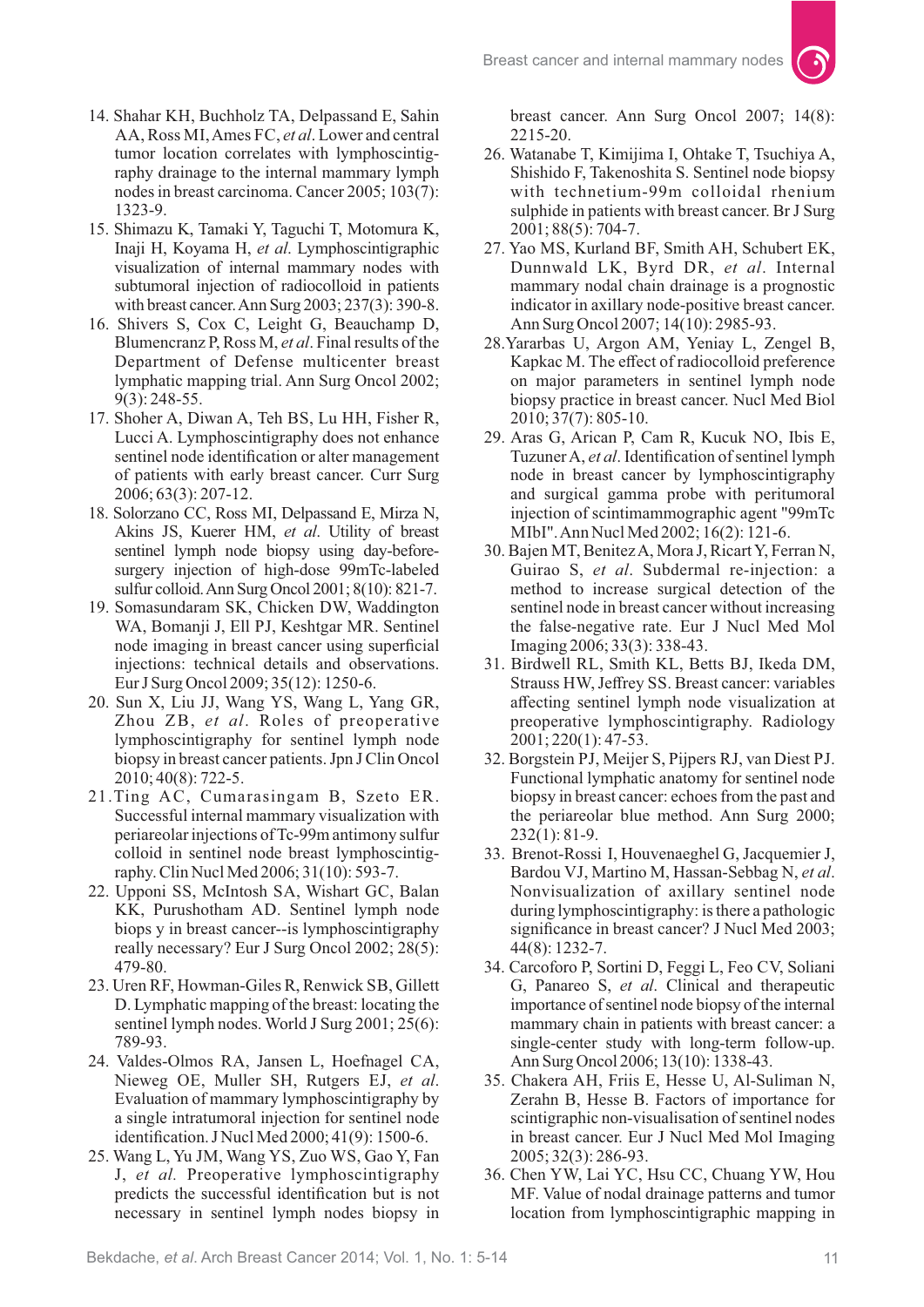detecting axillary sentinel lymph node status in breast cancer: experience at Kaohsiung Medical University Hospital. Kaohsiung J Med Sci 2005; 21(6): 251-7.

- 37. Climaco F, Coelho-Oliveira A, Djahjah MC, Gutfilen B, Correia AH, Noe R, et al. Sentinel lymph node identification in breast cancer: a comparison study of deep versus superficial injection of radiopharmaceutical. Nucl Med Commun 2009; 30(7): 525-32.
- 38. Dede F, Gulluoglu BM, Ones T, Farsakoglu Z, Caliskan B, Memis H, et al. Multiparametric analysis of preoperative lymphatic mapping with the use of combined deep plus superficial radiotracer injection technique in early breast cancer. Nucl Med Commun 2008; 29(6): 546-52.
- 39. Doting MH, Stiekema HM, de VJ, Lemstra C, Hoekstra HJ, Vrieling M, et al. Immediate dynamic lymphoscintigraphy delivers no additional value to lymphoscintigraphy 3 hr after tracer injection in sentinel lymph node biopsy in breast cancer patients. J Surg Oncol 2007; 95(6): 469-75.
- 40. Estourgie SH, Tanis PJ, Nieweg OE, Valdes Olmos RA, Rutgers EJ, Kroon BB. Should the hunt for internal mammary chain sentinel nodes begin? An evaluation of 150 breast cancer patients.Ann Surg Oncol 2003; 10(8): 935-41.
- 41. Feezor RJ, Kasraeian A, Copeland EM, Schell SR, Hochwald SN, Cendan J, et al. Sequential dermalperitumoral radiocolloid injection for sentinel node biopsy for breast cancer: the University of Florida experience.Am Surg 2002; 68(8): 684-7.
- 42. Fernandez A, Escobedo A, Benito E, Azpeitia D, Guma A, Prieto L, *et al*. Sentinel node localization in patients with non-palpable breast cancer. Nucl Med Commun 2002; 23(12): 1165-9.
- 43. Fleming FJ, Hill AD, Kavanagh D, Quinn C, O'Doherty A, Collins CD, et al. Intradermal radioisotope injection optimises sentinel lymph node identification in breast cancer. Eur J Surg Oncol 2003; 29(10): 835-8.
- 44. Geertsema D, Gobardhan PD, Madsen EV, Albregts M, van Gorp J, de Hooge P, et al. Discordance of intraoperative frozen section analysis with definitive histology of sentinel lymph nodes in breast cancer surgery: complementary axillary lymph node dissection is irrelevant for subsequent systemic therapy. Ann Surg Oncol 2010; 17(10): 2690-5.
- 45. Gencoglu EA, Yalcn H, Yagmurdur M, Ozen A, Basaran O, Karakayal F, et al. The efficacy of 99mTc- HIG for sentinel lymph node mapping in breast cancer patients. Nucl Med Commun 2005; 26(9): 781-6.
- 46. Goyal A, Newcombe RG, Mansel RE, Chetty U, Ell P, Fallowfield L, et al. Role of routine preoperative lymphoscintigraphy in sentinel node

biopsy for breast cancer. Eur J Cancer 2005; 41(2): 238-43.

- 47. Guenther JM, Collins JC, Barnes G, O'Connell TX. Selective lymphoscintigraphy: a necessary adjunct to dye-directed sentinel node biopsy for breast cancer?Arch Surg 2000; 135(9): 1101-5.
- 48.Gutman F, Sanson A, Piquenot JM, Hitzel A, Ladonne JM, Dessogne P, et al. Intra-individual comparison of sentinel lymph node scintigraphy on the day of injection and on the following day in breast cancer. Nucl Med Commun 2006;  $27(1): 5-9.$
- 49. Haigh PI, Hansen NM, Giuliano AE, Edwards GK, Ye W, Glass EC. Factors affecting sentinel node localization during preoperative breast lymphoscintigraphy. J Nucl Med 2000; 41(10): 1682-8.
- 50. Heuts EM, van der Ent FW, von Meyenfeldt MF, Voogd AC. Internal mammary lymph drainage and sentinel node biopsy in breast cancer - A study on 1008 patients. Eur J Surg Oncol 2009; 35(3): 252-7.
- 51. Jangjoo A, Forghani MN, Mehrabibahar M, Rezapanah A, Kakhki VR, Zakavi SR, et al. Comparison of early and delayed lymphoscintigraphy images of early breast cancer patients undergoing sentinel node mapping. Nucl Med Commun 2010; 31(6): 521-5.
- 52. Johnson N, Soot L, Nelson J, Franzini MD, Vea H, Gruner S, et al. Sentinel node biopsy and internal mammary lymphatic mapping in breast cancer.Am J Surg 2000; 179(5): 386-8.
- 53. Kawase K, Gayed IW, Hunt KK, Kuerer HM, Akins J, Yi M, *et al*. Use of lymphoscintigraphy defines lymphatic drainage patterns before sentinel lymph node biopsy for breast cancer. J Am Coll Surg 2006; 203(1): 64-72.
- 54. Kim R, Osaki A, Kojima J, Toge T. Significance of lymphoscintigraphic mapping with Tc-99m human serum albumin and tin colloid in sentinel lymph node biopsy in breast cancer. Int J Oncol 2001; 19(5): 991-6.
- 55. Koizumi M, Koyama M, Yamashita T, Tada KI, Nishimura SI, Takahashi K, et al. Experience with intradermal injection and intradermal-plusdeep injection in the radioguided sentinel node biopsy of early breast cancer patients. Eur J Surg Oncol 2006; 32(7): 738-42.
- 56. Krynyckyi BR, Chun H, Kim HH, Eskandar Y, Kim CK, Machac J. Factors affecting visualization rates of internal mammary sentinel nodes during lymphoscintigraphy. J Nucl Med 2003; 44(9): 1387-93.
- 57. Lamonica D, Edge SB, Hurd T, Proulx G, Stomper PC. Mammographic and clinical predictors of drainage patterns in breast lymphoscintigrams obtained during sentinel node procedures. Clin Nucl Med 2003; 28(7): 558-64.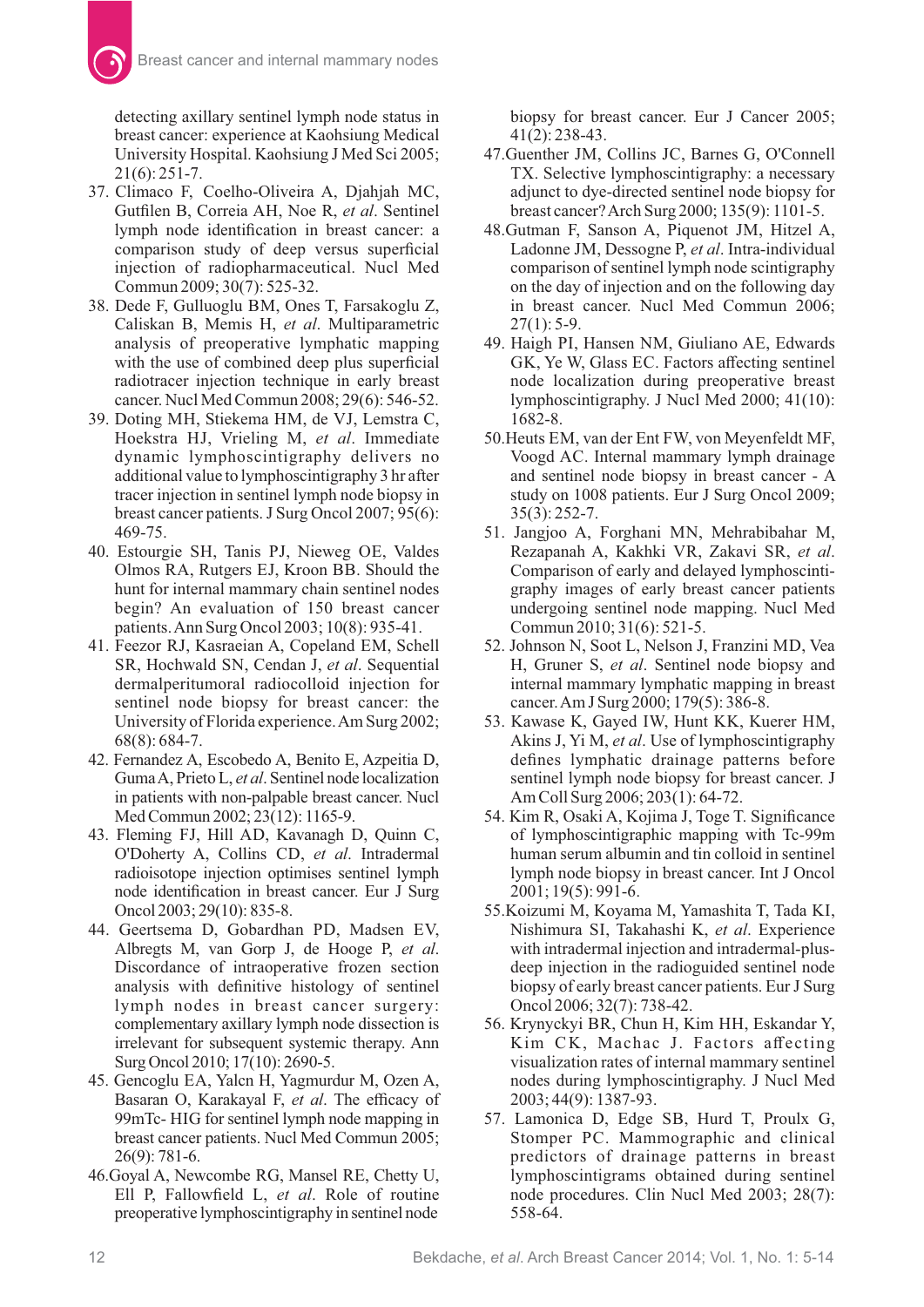- 58. Langer I, Guller U, Berclaz G, Koechli OR, Moch H, Schaer G, et al. Accuracy of frozen section of sentinel lymph nodes: a prospective analysis of 659 breast cancer patients of the Swiss multicenter study. Breast Cancer Res Treat 2009; 113(1): 129-36.
- 59. Lavoue V, Nos C, Clough KB, Baghaie F, Zerbib E, Poulet B, et al. Simplified technique of radioguided occult lesion localization (ROLL) plus sentinel lymph node biopsy (SNOLL) in breast carcinoma. Ann Surg Oncol 2008; 15(9): 2556-61.
- 60. Leidenius MH, Leppanen EA, Krogerus LA, Smitten KA. The impact of radiopharmaceutical particle size on the visualization and identification of sentinel nodes in breast cancer. Nucl Med Commun 2004; 25(3): 233-8.
- 61. Leidenius MH, Vironen JH, von Smitten KA, Heikkila PS, Joensuu H. The outcome of sentinel node biopsy in breast cancer patients with preoperative surgical biopsy. J Surg Oncol 2009; 99(7): 420-3.
- 62. Masiero PR, Xavier NL, Spiro BL, Detanico MF, Xavier MC, Pinto AL. Scintigraphic sentinel node detection in breast cancer patients: paired and blinded comparison of 99mTc dextran 500 and 99mTc phytate. Nucl Med Commun 2005; 26(12): 1087-91.
- 63. Mathew MA, Saha AK, Saleem T, Saddozai N, Hutchinson IF, Nejim A. Pre-operative lymphoscintigraphy before sentinel lymph node biopsy for breast cancer. Breast 2010; 19(1): 28 32.
- 64. Maza S, Valencia R, Geworski L, Zander A, Guski H, Winzer KJ, *et al*. Peritumoural versus subareolar administration of technetium-99m nanocolloid for sentinel lymph node detection in breast cancer: preliminary results of a prospective intra-individual comparative study. Eur J Nucl Med Mol Imaging 2003; 30(5): 651-6.
- 65. McCarter MD, Yeung H, Yeh S, Fey J, Borgen PI, Cody HS, III. Localization of the sentinel node in breast cancer: identical results with same-day and day before isotope injection. Ann Surg Oncol 2001; 8(8): 682-6.
- 66. McMaster PD, Hudack S, Rous P. The relation of hydrostatic pressure to the gradient of capillary permeability. J Exp Med 1932; 55(2): 203-21.
- 67. Mechella M, De ,Cesare A, Di, Luzio E, Di, Paolo M, Bolognese A, Scopinaro F. A study of sentinel node biopsy in T1 breast cancer treatment: experience of 48 cases. Tumori 2000; 86(4): 320-1.
- 68. Mirzaei S, Rodrigues M, Hoffmann B, Knoll P, Riegler-Keil M, Kreuzer W, et al. Sentinel lymph node detection with large human serum albumin colloid particles in breast cancer. Eur J Nucl Med Mol Imaging 2003; 30(6): 874-8.
- 69. Molland JG, Dias MM, Gillett DJ. Sentinel node biopsy in breast cancer: results of 103 cases.

Aust N Z J Surg 2000; 70(2): 98-102.

- 70. MudunA, Sanli Y, Ozmen V, Turkmen C, Ozel S, Eroglu A, et al. Comparison of different injection sites of radionuclide for sentinel lymph node detection in breast cancer: single institution experience. Clin Nucl Med 2008; 33(4): 262-7.
- 71. Nakashima K, Kurebayashi J, Sonoo H, Tanaka K, Ikeda M, Shiiki S, et al. Preoperative dynamic lymphoscintigraphy predicts sentinel lymph node metastasis in patients with early breast cancer. Breast Cancer 2010; 17(1): 17-21.
- 72. Newman EA, Cimmino VM, Sabel MS, Diehl KM, Frey KA, Chang AE, *et al.* Lymphatic mapping and sentinel lymph node biopsy for patients with local recurrence after breastconservation therapy. Ann Surg Oncol 2006; 13(1): 52-7.
- 73. Noguchi M, Inokuchi M, Zen Y. Complement of peritumoral and subareolar injection in breast cancer sentinel lymph node biopsy. J Surg Oncol 2009; 100(2): 100-5.
- 74. Noguchi M, Tsugawa K, Miwa K, Yokoyama K, Nakajima KI, Michigishi T, et al. Sentinel lymph node biopsy in breast cancer using blue dye with or without isotope localization. Breast Cancer 2000; 7(4): 287-96.
- 75. Noushi F, Spillane AJ, Uren RF, Gebski V. Internal mammary node metastasis in breast cancer: predictive models to determine status & management algorithms. Eur J Surg Oncol 2010; 36(1): 16-22.
- 76. O'Hea BJ, Hill AD, El-Shirbiny AM, Yeh SD, Rosen PP, Coit DG, et al. Sentinel lymph node biopsy in breast cancer: initial experience at Memorial Sloan- Kettering Cancer Center. J Am Coll Surg 1998; 186(4): 423-7.
- 77. Paganelli G, Galimberti V, Trifiro G, Travaini L, De Cicco C, Mazzarol G, et al. Internal mammary node lymphoscintigraphy and biopsy in breast cancer. Q J Nucl Med 2002; 46(2): 138- 44.
- 78. Paredes P, Vidal-Sicart S, Zanon G, Pahisa J, Fernandez PL, Velasco M, et al. Clinical relevance of sentinel lymph nodes in the internal mammary chain in breast cancer patients. Eur J Nucl Med Mol Imaging 2005; 32(11): 1283-7.
- 79. Park C, Seid P, Morita E, Iwanaga K, Weinberg V, Quivey J, et al. Internal mammary sentinel lymph node mapping for invasive breast cancer: implications for staging and treatment. Breast J 2005; 11(1): 29-33.
- 80. Peley G, Sinkovics I, Toth J, Farkas E, Keresztes S, Koves I. Subareolar injection of radioactive colloid for sentinel lymph node identification in breast cancer patients. Am Surg 2004; 70(7): 625-9.
- 81. Povoski SP, Olsen JO, Young DC, Clarke J, Burak WE, Walker MJ, et al. Prospective randomized clinical trial comparing intradermal, intraparenchymal, and subareolar injection